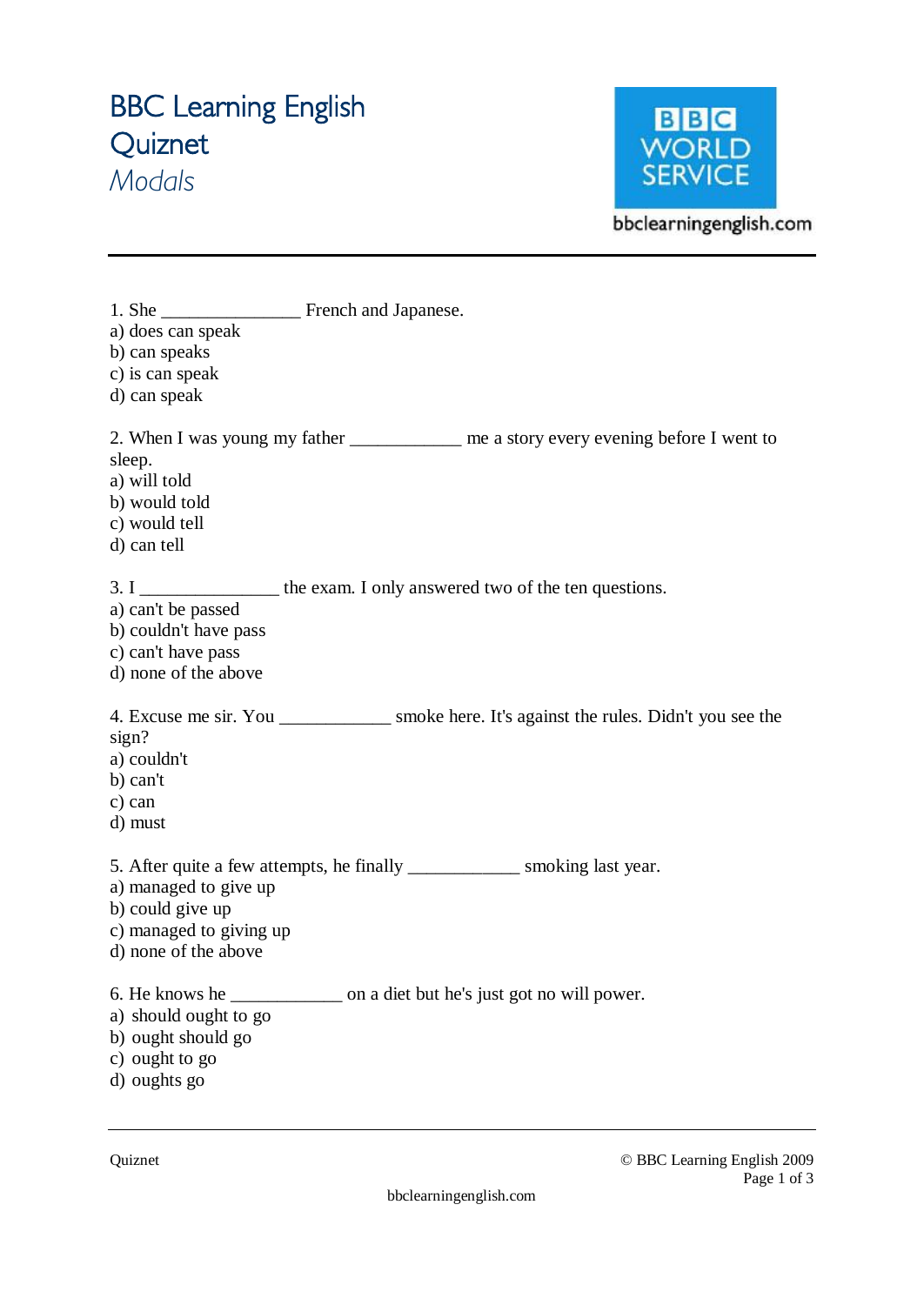## **ANSWERS:**

1. She \_\_\_\_\_\_\_\_\_\_\_\_\_\_\_ French and Japanese.

a) You only need two of these three verbs (*modal* + *infinitive without to*) here.

b) The form here should be *modal* + *infinitive without to*.

c) You only need two of these three verbs (*modal* + *infinitive without to*) here.

### **d) Well done! This means she is able to speak two languages.**

2. When I was young my father <u>the same astory every evening</u> before I went to sleep.

a) Both the verbs are in the wrong form. The modal verb (*will*) needs to be in the past tense and the main verb needs to be in the base form.

b) The modal verb (*will*) is in the correct form but the second verb isn't.

**c) Well done! This is the correct form. We can use the modal** *would* **to talk about past habits.** 

d) You need a different modal verb here to talk about past habits.

3. I \_\_\_\_\_\_\_\_\_\_\_\_\_\_\_\_\_\_ the exam. I only answered two of the ten questions.

a) This is almost correct but one of the verbs is incorrect.

b) The second verb is correct but the first and the third ones are in the wrong form.

c) The form of one of the verbs is incorrect.

**d) Correct! None of these is correct. The right answer is** *I can't have passed* **(using** *can't*  **for deductions).** 

4. Excuse me sir. You \_\_\_\_\_\_\_\_\_\_\_\_ smoke here. It's against the rules. Didn't you see the sign?

a) The form of this modal is incorrect.

### **b) Correct! This means you're not allowed to smoke here.**

c) Smoking is not allowed here so you need the negative form of this modal verb.

d) This means you have to smoke here. The correct answer means you're not allowed to smoke.

5. After quite a few attempts, he finally \_\_\_\_\_\_\_\_\_\_\_\_ smoking last year.

### **a) Well done! This means he was able to stop smoking successfully.**

b) The modal verb *could* isn't correct here. You need to use another verb that means *was able to*.

c) Although you're right, you don't need a modal verb, you haven't quite got the form correct here.

d) One of these answers is correct.

6. He knows he \_\_\_\_\_\_\_\_\_\_\_\_ on a diet but he's just got no will power.

a) There is one extra word here.

b) This a mixture of two verbs *(ought to* and *should*).

**c) Correct! This means he should eat less and try to lose some weight.** 

d) With modal verbs you don't add *s* to he/she/it as you do with other present simple regular verbs.